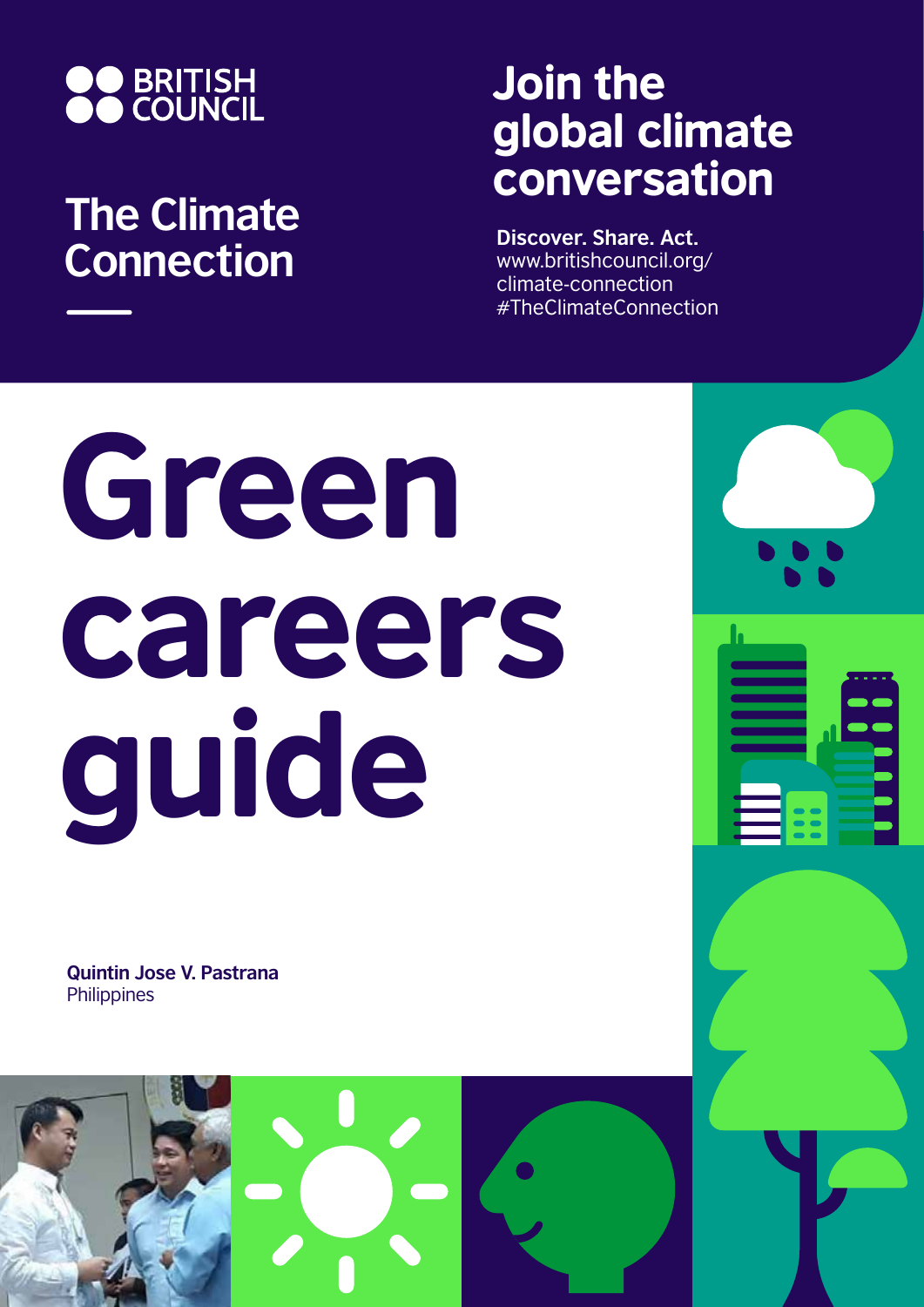## Quintin Jose V. Pastrana Head of Business Development, WEnergy Global

President, WEnergy Power Pilipinas University of Cambridge alumnus (2009-2011)



**I read and graduated with a Master's Degree in International Relations from the University of Cambridge, where I focused on Sustainability, Political Risk, and International Trade agreements for my research and dissertation.** 

I wanted to understand how to move the needle i.e., find a sector and specialisation that had the greatest impact in terms of sustainable development and climate change as this was the most systemic of risks with both immediate and lasting implications that underpinned the survival of the planet and our life in it. I found that the infrastructure sector, particularly energy, to be a key sector in reducing carbon emissions while serving as a linchpin for development. Without access to clean, reliable, and affordable energy, national economies are rendered stillborn, community development is threatened, and human agency and individual empowerment cannot be unleashed. Furthermore, my focus on trade and investment agreements allowed me to explore the breadth and depth of the impact regulatory regimes have in facilitating inclusive investment in areas they are needed most, especially in developing countries where millions of households and many more citizens remain disenfranchised without access to this critical resources and catalyst.





Beyond the formation and affiliation as a graduate of a pre-eminent global institution like Cambridge, my research and findings enabled me to add value to my career in my previous and current engagements as an energy executive and entrepreneur. From assessing political risk and developing strategies to overcome these, I have been able to help my organization, WEnergy Global, channel vital capital and technology to the dynamic region that is Southeast Asia, where close to 100 million people still have no access to proper energy sources and electricity.

As Head of International Business Development as well as President of local subsidiaries, I have also been able to pinpoint and apply areas of my research and skillsets to expand our investments while protecting them by advocating specific policies and regulatory reforms to ensure a level playing field for private sector investment. Currently, we are focused on countries like the Philippines, Indonesia, and Myanmar, where energy – specifically renewable power and hybrid microgrids that we invest and develop

#TheClimateConnection www.britishcouncil.org/climate-connection